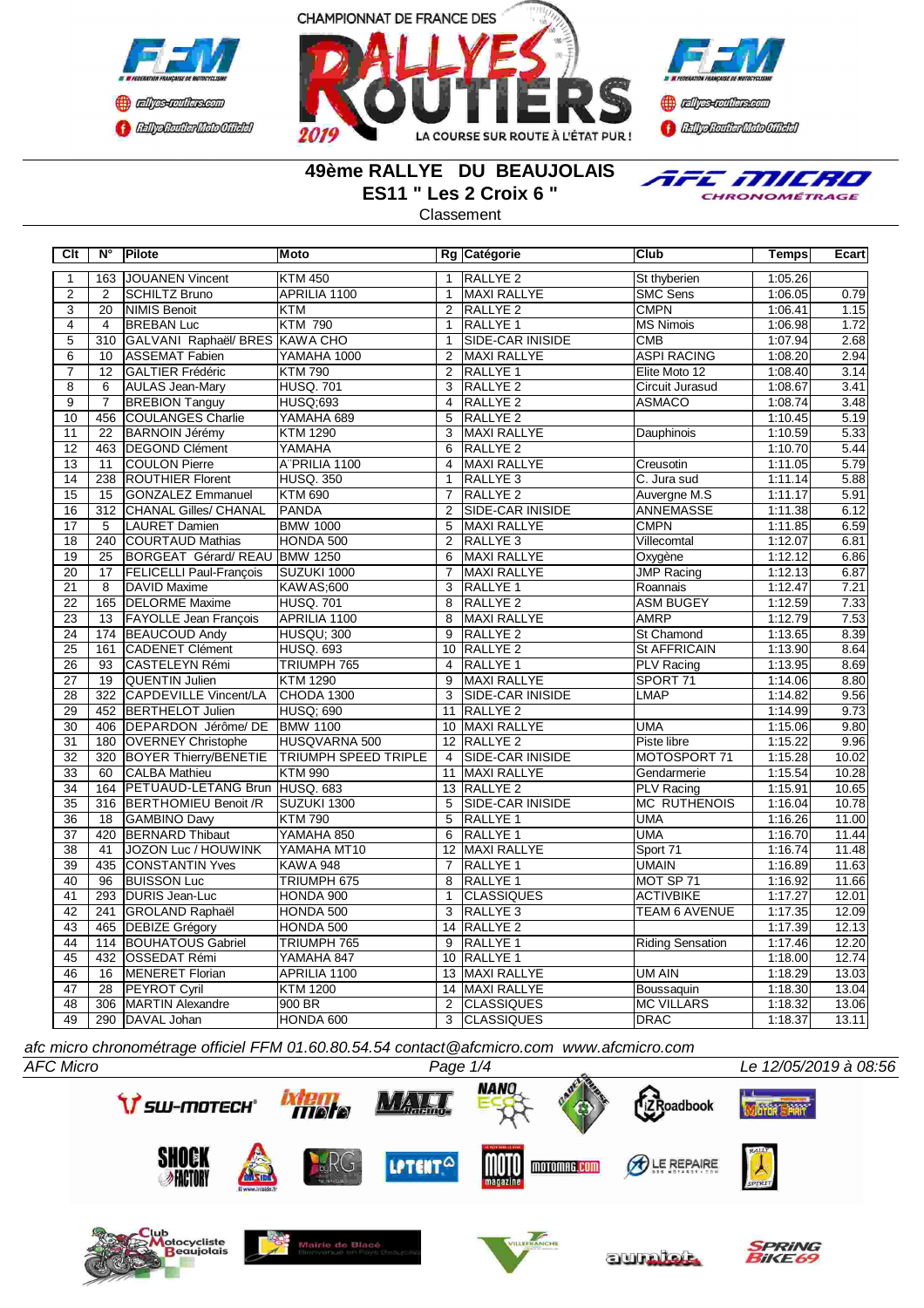





49ème RALLYE DU BEAUJOLAIS ES11 " Les 2 Croix 6 " **Classement** 



| Clt             | $N^{\circ}$     | Pilote                            | <b>Moto</b>        |                 | Rg Catégorie            | Club                   | <b>Temps</b> | Ecart |
|-----------------|-----------------|-----------------------------------|--------------------|-----------------|-------------------------|------------------------|--------------|-------|
| 50              | 426             | <b>SARBONI Julien / TRCOT</b>     | <b>SUZUKI 749</b>  | 11              | <b>RALLYE 1</b>         | Prévention             | 1:18.47      | 13.21 |
| 51              | 453             | METRAT Yannick                    | <b>KTM 690</b>     |                 | 15 RALLYE 2             |                        | 1:18.48      | 13.22 |
| 52              | $\overline{99}$ | <b>DEVILLARD Mathieu</b>          | TRIUMPH 765        |                 | 12 RALLYE 1             | SPORT <sub>71</sub>    | 1:18.90      | 13.64 |
| 53              | 94              | <b>LARUE Gilles</b>               | YAMAHA 850         |                 | 13 RALLYE 1             | <b>CAROLE MC</b>       | 1:19.02      | 13.76 |
| 54              | 317             | <b>BACON Franck/CHOPAR</b>        | <b>KTM CH.1190</b> | 6               | <b>SIDE-CAR INISIDE</b> | Creusotin              | 1:19.22      | 13.96 |
| 55              | 21              | <b>MAUREL Eric</b>                | APRILIA 1000       | 15              | MAXI RALLYE             | Sénas Durance          | 1:19.25      | 13.99 |
| 56              | 315             | LEPAGE Pauline/ LEPAG YAMAHA 1000 |                    | $\overline{7}$  | SIDE-CAR INISIDE        | MC <sub>2</sub> A      | 1:19.36      | 14.10 |
| 57              | 97              | <b>BRUN Eudes</b>                 | TRIUMPH 675        | 14              | <b>RALLYE 1</b>         | Motosport 71           | 1:19.44      | 14.18 |
| $\overline{58}$ | 296             | <b>PIGEAT Richard</b>             | DUCATI 900         | $\overline{4}$  | <b>CLASSIQUES</b>       | Creusotin              | 1:19.48      | 14.22 |
| 59              | 43              | <b>PICHAT Yoann</b>               | <b>KTM 1301</b>    | 16              | <b>MAXI RALLYE</b>      | <b>RAMP</b>            | 1:19.53      | 14.27 |
| 60              | $\overline{57}$ | <b>DERRIEN Florent</b>            | APRILIA 1000       | 17              | <b>MAXI RALLYE</b>      | <b>ASMACO</b>          | 1:19.54      | 14.28 |
| 61              | 244             | <b>PARUSSINI Rudy</b>             | <b>HUSQ. 350</b>   | $\overline{4}$  | RALLYE <sub>3</sub>     | St Chamond             | 1:19.73      | 14.47 |
| 62              | 42              | VERMOREL Sylvain                  | <b>KTM 1301</b>    | 18              | <b>MAXI RALLYE</b>      | Picarlou               | 1:19.80      | 14.54 |
| 63              | 113             | <b>GROSSE Johann</b>              | YAMAHA 850         |                 | 15 RALLYE 1             | Moto team 95           | 1:20.01      | 14.75 |
| 64              | 400             | <b>TERRIER Laurent</b>            | YAMAHA 1000        | 19              | <b>MAXI RALLYE</b>      |                        | 1:20.44      | 15.18 |
| 65              | 47              | <b>KOELBLEN Marc</b>              | <b>KTM 990</b>     | 20              | MAXI RALLYE             | <b>DRAC</b>            | 1:20.77      | 15.51 |
| 66              | 434             | GUERRIN Jérémy                    | TRIUMPH 678        | 16              | <b>RALLYE 1</b>         |                        | 1:21.54      | 16.28 |
| 67              | 124             | <b>CHAPAS Tom</b>                 | YAMAHA750          | 17              | <b>RALLYE 1</b>         | <b>MC BESANCON</b>     | 1:21.81      | 16.55 |
| 68              | 33              | <b>GRANDJEAN Jacques</b>          | SUZUKI 1000        | 21              | <b>MAXI RALLYE</b>      | DUC:CL:FR:             | 1:21.98      | 16.72 |
| 69              | 430             | RIZZO Jérémy                      | YAMAHA             | 18              | RALLYE 1                |                        | 1:22.15      | 16.89 |
| 70              | 329             | CHOIN A./ BORDAS Patr CHODA 1000  |                    | 8               | SIDE-CAR INISIDE        | <b>UM AUBE</b>         | 1:22.31      | 17.05 |
| 71              | 54              | <b>DEBURCK Philippe</b>           | <b>KTM 1050</b>    | 22              | <b>MAXI RALLYE</b>      | <b>VERRIERES</b>       | 1:22.77      | 17.51 |
| 72              | 120             | <b>LEGER Pascal</b>               | TRIUMPH 675        | 19              | RALLYE <sub>1</sub>     | <b>RM Creusotin</b>    | 1:22.85      | 17.59 |
| $\overline{73}$ | 235             | JARNAC Thomas                     | <b>KTM 373</b>     | 5               | RALLYE <sub>3</sub>     | <b>DUCATI CLUB</b>     | 1:23.12      | 17.86 |
| 74              | 450             | MICHEL J.Christian                | <b>KTM 690</b>     | 16              | RALLYE <sub>2</sub>     | <b>UMA</b>             | 1:23.45      | 18.19 |
| 75              | 177             | <b>BONFILS Jérémy</b>             | <b>KTM 690</b>     | 17              | RALLYE <sub>2</sub>     | MC VILLARS/ECO         | 1:23.47      | 18.21 |
| 76              | 105             | SIMONNET Hervé                    | YAMAHA 850         | $\overline{20}$ | RALLYE <sub>1</sub>     | <b>CORRC</b>           | 1:23.52      | 18.26 |
| $\overline{77}$ | 404             | DOUX Vincent                      | APRILLA 1000 RSV   | $\overline{23}$ | <b>MAXI RALLYE</b>      |                        | 1:23.71      | 18.45 |
| $\overline{78}$ | 116             | <b>DEWAS Albert</b>               | HONDA 800          | 21              | <b>RALLYE 1</b>         | <b>MC VILLECOMTAL</b>  | 1:23.72      | 18.46 |
| 79              | 332             | <b>BOUDIER Christophe/ M</b>      | <b>VOAN 996</b>    | $\overline{9}$  | <b>SIDE-CAR INISIDE</b> | <b>MC PAU ARNOS</b>    | 1:24.15      | 18.89 |
| 80              | 123             | MOREAU Loane                      | TRIUMPH 675        | $\overline{22}$ | <b>RALLYE 1</b>         | Armagnac               | 1:24.55      | 19.29 |
| 81              | 168             | <b>STEPHAN Pierre</b>             | <b>KTM 690</b>     |                 | 18 RALLYE 2             | <b>MC FLEUR DE LYS</b> | 1:24.63      | 19.37 |
| 82              | 409             | <b>I</b> OLSCHEWSKI William       | <b>BMW 1000</b>    |                 | 24 MAXI RALLYE          |                        | 1:24.69      | 19.43 |
| 83              | 425             | <b>AULAS Cyril</b>                | <b>KTM 939</b>     |                 | 23 RALLYE 1             |                        | 1:25.13      | 19.87 |
| 84              | 402             | <b>FORNI Mathieu</b>              | <b>TRIUM, 955</b>  | $\overline{25}$ | <b>MAXI RALLYE</b>      |                        | 1:25.22      | 19.96 |
| 85              | 44              | <b>BASELLO Florent</b>            | <b>HONDA 1000</b>  | 26              | MAXI RALLYE             | <b>CORRC</b>           | 1:25.53      | 20.27 |
| 86              | 162             | <b>DUPUIS Valéryane</b>           | <b>KAWA 650</b>    | 19              | <b>RALLYE 2</b>         | <b>DRAC</b>            | 1:25.77      | 20.51 |
| 87              | 175             | <b>CAILLOT Eric</b>               | YAMAHA 689         | 20              | RALLYE <sub>2</sub>     | <b>RM Creusotin</b>    | 1:25.79      | 20.53 |
| 88              | $\overline{91}$ | <b>GRATIOT Caroline</b>           | HONDA 600          | 24              | <b>RALLYE 1</b>         | <b>ASPI RACING</b>     | 1:25.86      | 20.60 |
| 89              | 104             | <b>PREUDHOMME Benjami</b>         | SUZUKI 750         | 25              | <b>RALLYE 1</b>         | <b>Circuit Carole</b>  | 1:25.91      | 20.65 |
| 90              | 424             | <b>BOISSERIE Philippe</b>         | APRILIA 1100       | $\overline{27}$ | <b>MAXI RALLYE</b>      |                        | 1:26.42      | 21.16 |
| 91              |                 | 462 FELLMANN Eddy                 | <b>KTM 690</b>     | 21              | RALLYE <sub>2</sub>     |                        | 1:26.50      | 21.24 |
| $\overline{92}$ |                 | 303 CRESCENZO Sébastien           | HONDA 900          | 5               | <b>CLASSIQUES</b>       | Mot.sport 71           | 1:26.56      | 21.30 |
| 93              | 428             | <b>BARTOLO Cédric</b>             | TRIUMPH 660        | 26              | RALLYE 1                |                        | 1:26.71      | 21.45 |
| 94              | 403             | <b>CHOULIER Cédric</b>            | HONDA 998          | 28              | MAXI RALLYE             |                        | 1:27.05      | 21.79 |
| 95              | 493             | BROUDER Pol/SABOT V CHODA 1300    |                    | 10              | SIDE-CAR INISIDE        |                        | 1:27.10      | 21.84 |
| 96              | 107             | MATHIEU Sylvain                   | SUZUKI 750         | $\overline{27}$ | RALLYE <sub>1</sub>     | MOTOSPORT 71           | 1:27.22      | 21.96 |
| 97              | 109             | <b>FRANCOIS Nicolas</b>           | HONDA 600          |                 | 28 RALLYE 1             | <b>GREZAC</b>          | 1:27.32      | 22.06 |
| 98              | 130             | BAUMGARTNER Jérôme                | YAMAHA 847         |                 | 29 RALLYE 1             | <b>Passion Vitesse</b> | 1:27.32      | 22.06 |

*afc micro chronométrage officiel FFM 01.60.80.54.54 contact@afcmicro.com www.afcmicro.com*

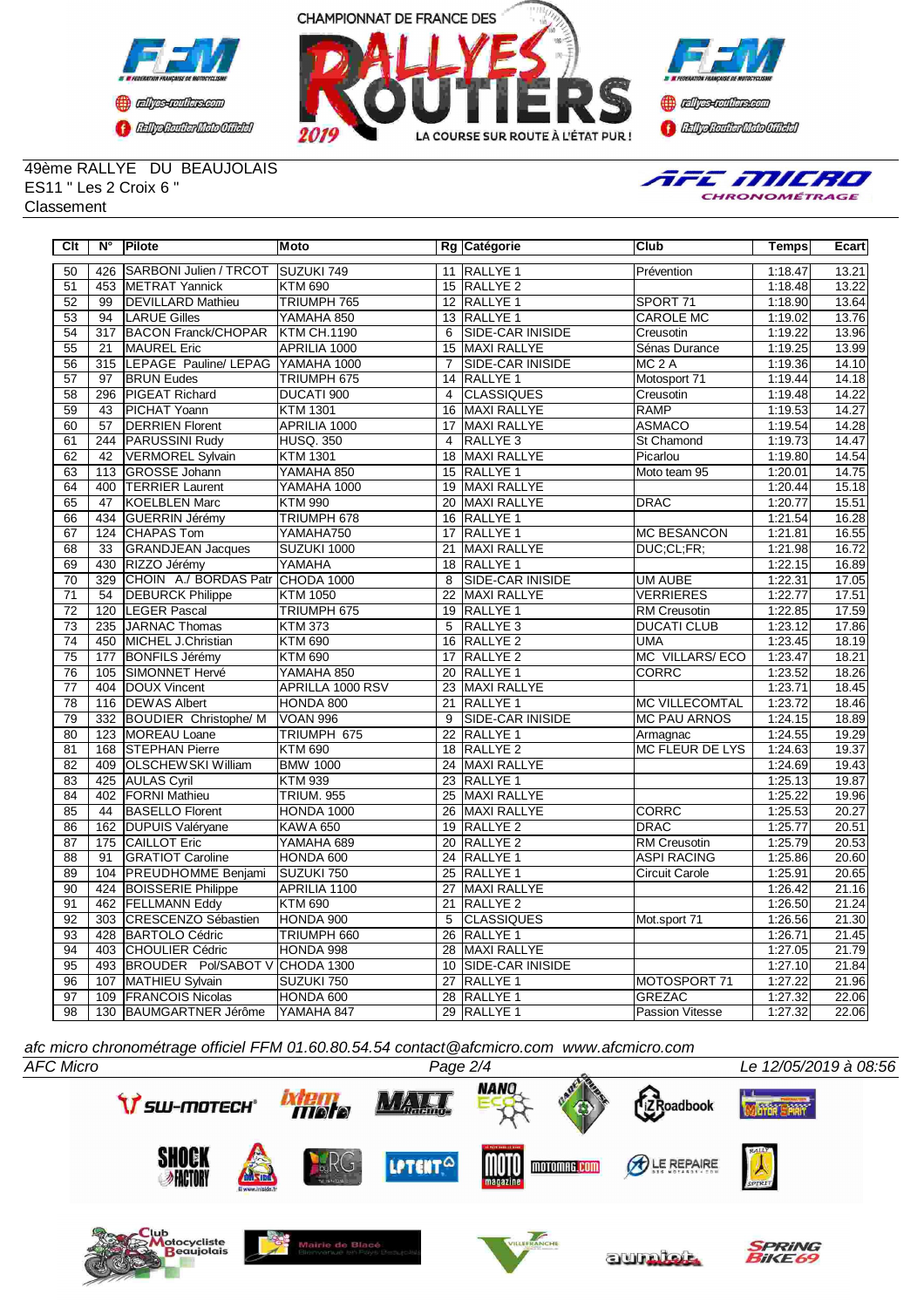





49ème RALLYE DU BEAUJOLAIS ES11 " Les 2 Croix 6 " Classement



| Clt | $N^{\circ}$      | Pilote                         | Moto               |                 | Rg Catégorie            | <b>Club</b>           | <b>Temps</b> | Ecart   |
|-----|------------------|--------------------------------|--------------------|-----------------|-------------------------|-----------------------|--------------|---------|
| 99  | 233              | COLLIOT Philippe               | HONDA 500          | 6               | <b>RALLYE 3</b>         | Avenir Moto           | 1:27.33      | 22.07   |
| 100 | 457              | <b>COMBES Emmanuel</b>         | <b>KTM 690</b>     | 22              | <b>RALLYE 2</b>         | Oxygène               | 1:27.77      | 22.51   |
| 101 | $\overline{311}$ | <b>IGUILHOT Frédéric/ FAN</b>  | TRIUMPH 955        | 11              | <b>SIDE-CAR INISIDE</b> | GUID; VELLAV          | 1:28.33      | 23.07   |
| 102 | 302              | <b>LETHENET Cyrille</b>        | YAMAHA 240         | 6               | ICLASSIQUES             | <b>St CHAMOND</b>     | 1:29.40      | 24.14   |
| 103 | 410              | <b>ROUX Nicolas</b>            | <b>KTM 1290</b>    | 29              | <b>MAXI RALLYE</b>      | CMB                   | 1:29.42      | 24.16   |
| 104 | 292              | <b>IFORTIN</b> Eric            | <b>BMW 1000</b>    | $\overline{7}$  | ICLASSIQUES             | MOTO NATURE D'        | 1:30.15      | 24.89   |
| 105 | 473              | <b>BERGER Aymeric</b>          | <b>APRILIA 125</b> | $\overline{7}$  | <b>RALLYE3</b>          |                       | 1:30.27      | 25.01   |
| 106 | 318              | <b>COUDERC Gilles/COUD</b>     | YAMAHA 1200        | 12              | <b>SIDE-CAR INISIDE</b> | Villecomtal           | 1:30.63      | 25.37   |
| 107 | 172              | <b>SCHMUCK Patrick</b>         | YAMAHA 530         | 23              | <b>RALLYE 2</b>         | <b>UM Marne</b>       | 1:30.90      | 25.64   |
| 108 | 416              | <b>BAUDIN Guilhem</b>          | <b>KTM990</b>      | $\overline{30}$ | <b>MAXI RALLYE</b>      |                       | 1:31.33      | 26.07   |
| 109 | 291              | <b>THEILLAC Thierry</b>        | DUCATI 900         | 8               | <b>CLASSIQUES</b>       | Angoumoisin           | 1:31.60      | 26.34   |
| 110 | 261              | <b>COUDURIER Thierry</b>       | YAMAHA 350         | 1               | <b>ANCIENNES</b>        | Arbusigny             | 1:32.31      | 27.05   |
| 111 | 55               | <b>LAMOUR Marc</b>             | <b>HONDA 1100</b>  | 31              | <b>MAXI RALLYE</b>      | Val Seine 76          | 1:32.66      | 27.40   |
| 112 | 234              | ZABRONIECKA Sylvie             | <b>KTM 390</b>     | 8               | <b>RALLYE3</b>          | Avenir Moto           | 1:33.08      | 27.82   |
| 113 | 472              | <b>BERGER Yanis</b>            | YAMAHA 125         | 9               | <b>RALLYE 3</b>         |                       | 1:33.13      | 27.87   |
| 114 | 167              | <b>IMOLINET Denis</b>          | <b>KAWA 650</b>    | 24              | <b>RALLYE 2</b>         | MC Dauphinois         | 1:33.46      | 28.20   |
| 115 | 236              | <b>CRESCENCIO Pédro</b>        | <b>KAWA 200</b>    | 10              | <b>RALLYE3</b>          | <b>ASMACO</b>         | 1:33.47      | 28.21   |
| 116 | 401              | <b>FONTESSE Sébastien</b>      | <b>KTM 990</b>     | 32              | <b>MAXI RALLYE</b>      |                       | 1:34.56      | 29.30   |
| 117 | 173              | <b>IMESSEGHEM Christian</b>    | <b>KAWA 650</b>    | 25              | <b>RALLYE 2</b>         | Comminge              | 1:34.83      | 29.57   |
| 118 | 492              | GILLARD Laurent/GUETT          | SUZUKI 1400        | 13              | <b>SIDE-CAR INISIDE</b> | <b>UMA</b>            | 1:36.97      | 31.71   |
| 119 | 251              | <b>IGERMANIQUE Pascal</b>      | KTM 390 DUKE       | 11              | <b>RALLYE 3</b>         | IMC VERO              | 1:40.75      | 35.49   |
| 120 | 304              | <b>MENARD Frédéric</b>         | KAWA KLR 650       | 9               | <b>CLASSIQUES</b>       | TP 55                 | 1:40.77      | 35.51   |
| 121 | 422              | <b>IFOURNIER Martial</b>       | SUZUKI 750         | 30              | <b>RALLYE 1</b>         |                       | 1:41.99      | 36.73   |
| 122 | 169              | MANEUF Serge                   | <b>KTM 640</b>     | 26              | <b>RALLYE 2</b>         | IA M S                | 1:42.65      | 37.39   |
| 123 | 413              | <b>GALEN Jason</b>             | TRIUMPH 1050       | 33              | <b>MAXI RALLYE</b>      |                       | 1:43.35      | 38.09   |
| 124 | 319              | <b>IGUGLIELMI Séverine / B</b> | HONDA 829          | 14              | <b>SIDE-CAR INISIDE</b> | <b>IMC AIX en PRO</b> | 1:45.64      | 40.38   |
| 125 | 408              | <b>TRICOT Roland</b>           | <b>BMW 1200</b>    | 34              | <b>MAXI RALLYE</b>      | Section moto Lille    | 1:47.56      | 42.30   |
| 126 | 245              | <b>LEMASSON Julien</b>         | HONDA 500          | 12              | <b>RALLYE 3</b>         | Oxygène               | 1:47.78      | 42.52   |
| 127 | 476              | DAVID Isabelle                 | YAM; 125           |                 | 13 RALLYE 3             | <b>CMPNDA</b>         | 2:06.14      | 1:00.88 |

## **Non-Partants**

| 30  | <b>IMOTTAZ Rémi</b>         | <b>HONDA 1300</b> | <b>MAXI RALLYE</b>       | <b>IMBG MOTO</b>  |  |
|-----|-----------------------------|-------------------|--------------------------|-------------------|--|
| 31  | <b>IPOTIER Guillaume</b>    | DUCATI 1260       | <b>MAXI RALLYE</b>       | <b>IMS Nimois</b> |  |
| 37  | <b>NOVET Thibaut</b>        | KTM               | <b>MAXI RALLYE</b>       | Dauphinois        |  |
| 58  | <b>BOURGEOIS Frédéric</b>   | KTM 1290          | <b>MAXI RALLYE</b>       | <b>IMC Carole</b> |  |
| 100 | <b>WILK Stéphane</b>        | TRIUMPH 675       | <b>RALLYE 1</b>          | Villecomtal       |  |
| 101 | <b>BACCA Ricardo</b>        | ISUZUKI 750       | <b>RALLYE 1</b>          | passion Vitesse   |  |
|     | 115 <b>IDELACROIX</b> Alain | TRIUMPH 765       | <b>RALLYE 1</b>          | ISTANISLAS MC     |  |
|     | 176 COMOGLIO John           | <b>KTM 300</b>    | RALLYE <sub>2</sub>      | <b>ICMB</b>       |  |
|     | 262 ZABRONIECKA Joël        | KAWA 400          | <b>ANCIENNES</b>         | Avenir Moto       |  |
|     | 309 IHAULTCOEUR Thibaud     | <b>HONDA 750</b>  | <b>ICLASSIQUES</b>       | Chablis M.Verte   |  |
| 460 | <b>ILECOURT Thibault</b>    | YAMAHA 600        | <b>IRALLYE 2</b>         |                   |  |
|     | 483 <b>IGILLARD</b> Quentin | KAWAS 650         | <b>ANCIENNES</b>         | <b>IUMA</b>       |  |
|     | 494 LAVILLE Renaud/LAVILL   | ACM 1000          | <b>ISIDE-CAR INISIDE</b> |                   |  |

# **Sous réserve d'homologation par le jury**

*afc micro chronométrage officiel FFM 01.60.80.54.54 contact@afcmicro.com www.afcmicro.com*